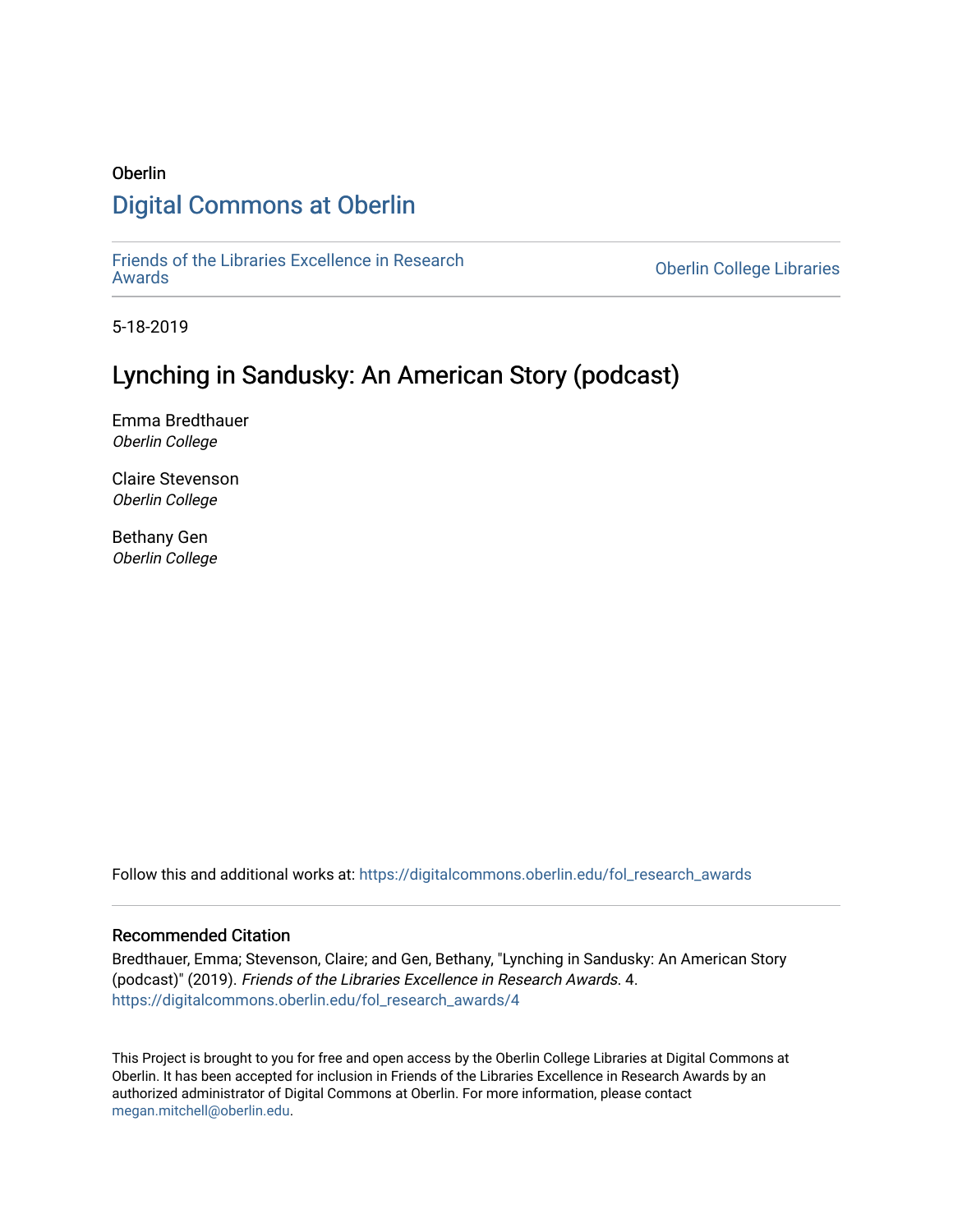## "Lynching in Sandusky: An American Story"

# Podcast by Claire Stevenson, Emma Bredthauer, and Bethany Gen Saturday, 18 May 2019

#### *Recording 1.1 \_\_\_\_\_\_\_\_\_\_\_\_\_\_\_\_\_\_\_\_\_\_\_\_\_\_\_\_\_\_\_\_\_\_\_\_\_\_\_\_\_\_\_\_\_\_\_\_\_\_\_*

Before we launch into the podcast, we'd like to make a statement about our positionality as researchers as well as issue a broad content warning. We live in a country with a racial caste system that excludes a disproportionate number of black and brown people from higher education. The fact that we get to research this topic at all, as folks who are not targets of anti-black violence, is a function of racial privilege. We hope that by bringing this lynching to light, we can add our voices to the ongoing movement to prevent anti-black violence in this country.

It is our goal to approach this difficult topic with sensitivity, keeping in mind that talking about lynching can bring up feelings of anger, pain, and sadness, particularly for those who are targets of anti-black violence today. We are sensitive to the fact that the trauma of lynching and other forms of anti-black violence passes down through generations and continues to have an impact today. With that in mind, please be aware that this podcast will involve discussion of extreme anti-black violence.

*Recording 1.2\_\_\_\_\_\_\_\_\_\_\_\_\_\_\_\_\_\_\_\_\_\_\_\_\_\_\_\_\_\_\_\_\_\_\_\_\_\_\_\_\_\_\_\_\_\_\_\_\_\_\_\_\_\_\_\_\_\_\_\_\_\_\_\_\_\_\_\_\_\_\_\_*

Imagine your hometown. What comes to mind? Is it the park? The main street? The old courthouse? Or even the library? Every block calls to mind a childhood memory.

But what if that rosy image were to be called into question? Across America, towns like these were the setting not just of ball games and Fourth of July fireworks, but also immeasurably cruel racial violence. The history is well documented. When the promise of Reconstruction was broken, black Americans were targeted for daring to claim their equality. But what's not as well known is that racial violence was not limited to the South. The North had nearly 100 reported lynchings take place between 1877 and 1950. Lynching was a *nationwide* phenomenon.

We're Bethany Gen, Claire Stevenson, and Emma Bredthauer, student researchers from Oberlin College. Today we're bringing you a story from a city only 45 miles away from Oberlin—Sandusky, Ohio, which you may know as home to the popular amusement park, Cedar Point. But in 1878, Sandusky was the site of a racial terror lynching; one of fifteen to occur in the state of Ohio between 1877 and 1950. What makes this case so important to talk about is that Sandusky had, and still has, a reputation for taking up the mantle of racial justice. This reputation stems from Sandusky's key involvement in the Underground Railroad. Just fifteen years before the savage murder of William Taylor, Sandusky was a major, if not *the* major, location on the Underground Railroad. Today we try to understand how the people of Sandusky transformed from advocates of freedom to eager participants in an explosive act of anti-black violence.

*Recording 1.3\_\_\_\_\_\_\_\_\_\_\_\_\_\_\_\_\_\_\_\_\_\_\_\_\_\_\_\_\_\_\_\_\_\_\_\_\_\_\_\_\_\_\_\_\_\_\_\_\_\_\_\_\_\_\_\_\_\_\_\_\_\_\_\_\_\_\_\_\_\_\_\_*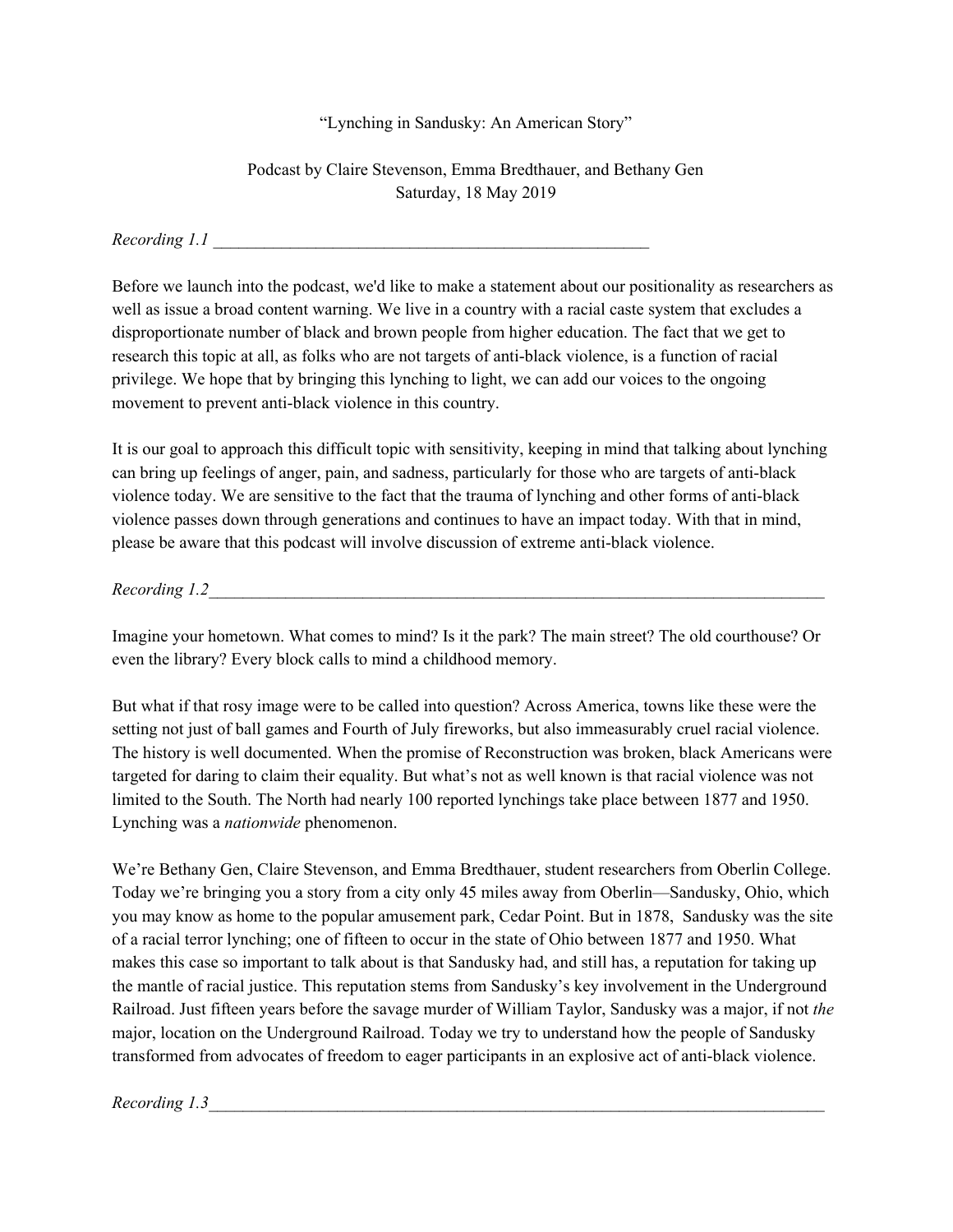The story we're about to tell is horrific, shameful, and disturbing. But it's also a uniquely American story, one that all citizens, particularly white citizens, need to understand if we're ever going to build a truly inclusive America. As the visionary Equal Justice Initiative founder Bryan Stevenson says, "Our nation's history of racial injustice casts a shadow across the American landscape. This shadow cannot be lifted until we shine the light of truth on the destructive violence that shaped our nation, traumatized people of color, and compromised our commitment to the rule of law and to equal justice."

*Recording 2.1\_\_\_\_\_\_\_\_\_\_\_\_\_\_\_\_\_\_\_\_\_\_\_\_\_\_\_\_\_\_\_\_\_\_\_\_\_\_\_\_\_\_\_\_\_\_\_\_\_\_\_\_\_\_\_\_\_\_\_\_\_\_\_\_\_\_\_\_\_\_\_\_*

Our story begins sixteen miles south of Sandusky, in the small farming community of Monroeville, on the morning of September 11, 1878. On this particular morning, an uncharacteristically disturbing headline regarding Monroeville's northern neighbor in the *Monroeville Spectator* rocked the the community.' It was titled "Lynch Law in Sandusky: A Woman Ravished, and her Murderer Hung by the Mob."

Now, it was fairly typical for local papers to publish salacious stories about neighboring towns. However, this story was particularly shocking.

News Announcer Voice: The Norwalk Reflector: September 11th, 1878: "The mysterious disappearance of a woman, the finding of her dead body, the murderer's confession, followed by a lynching scene which rivals the most sensational occurrence of the kind ever sent from the South, all this has taken place in our city within a few short hours, and now that it is over our citizens are contemplating the affair with horror and regret."

The Norwalk Reflector article continues in this sensational tone as its report of the previous week's events:

News Announcer Voice: "The Register of Wednesday morning published an account of the mysterious disappearance of a young woman named Mary"—

Actually, it's Alice—

News Announcer Voice: O'Donnell, a servant girl for some time in the employ of Mr. A. K. West, on Washington Street, in this city. The last time she was seen alive by friends and acquaintances was about 5 o'clock Monday afternoon. Mrs. West left the house in her charge about that time, and on returning an hour later found everything, even the supper table, just as she had left it, with the exception that the girl Alice was missing. Inquiries into every direction failed to give any clue to the girl, and Marshal Berrigan, assisted by Coroner Hughes, Police Captain Bowen and two policemen, proceeded to investigate the premises, which finally resulted in the arrest of ...

--Here the article uses an outdated term for black person—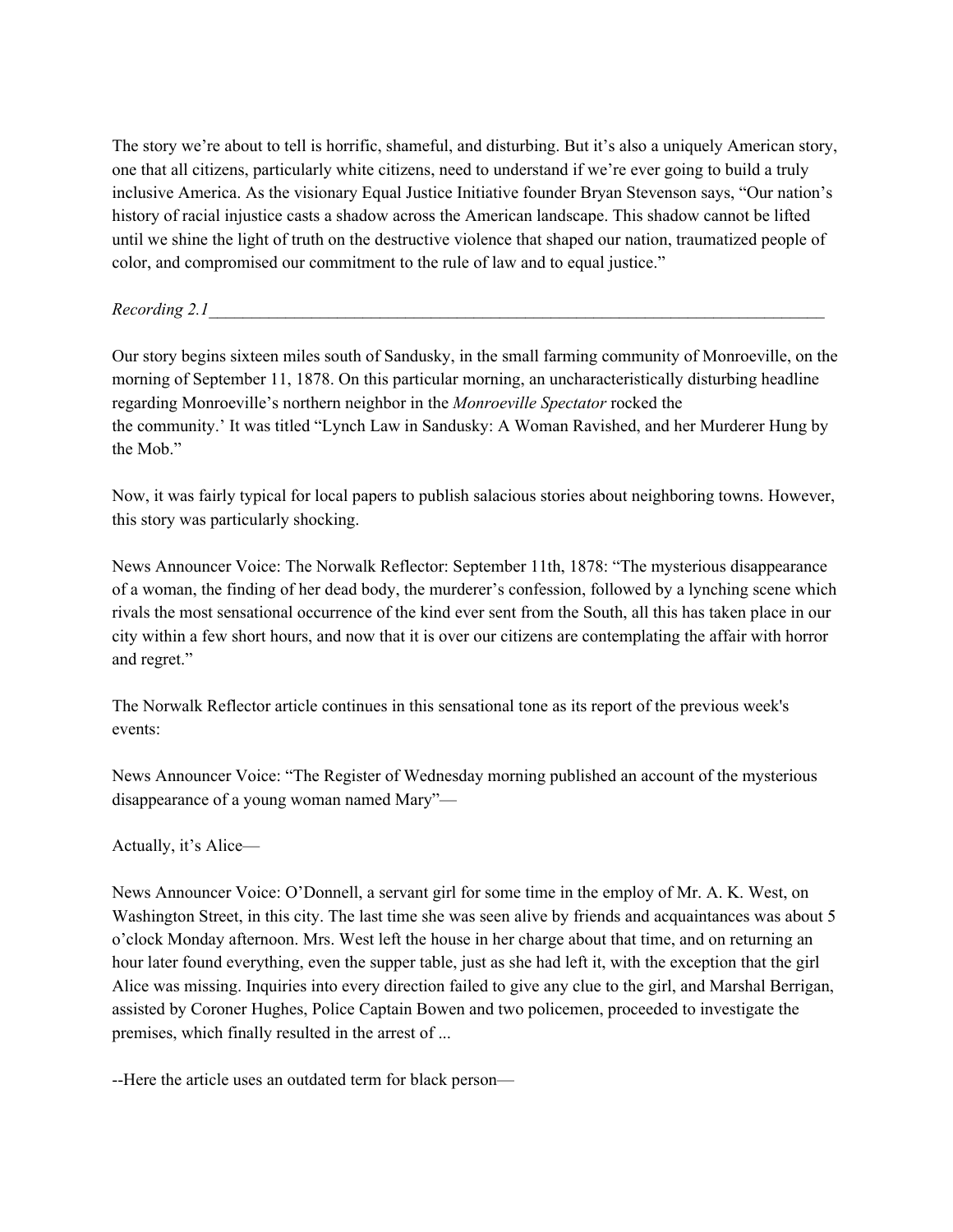News Announcer Voice: William Taylor, a hostler—

Stablehand—

News Announcer Voice: in Mr. Taylor's employ. Spots of blood were found on various parts of the barn door and floor, and also a club stained with blood, which was taken possession of by the police. Every effort was made to pump Taylor concerning the affair, but he stubbornly denied any connection with it until Wednesday morning—

## more than a full day of questioning—

News Announcer Voice: when he suddenly broke down and made a partial confession. He stated that after returning from errands on which he had been sent by Miss Hattie West, he went to the stable, where he found the body of Alice O'Donnell lying on the floor, her throat cut, and her clothes stained with blood. The sight horrified him, and he became possessed with a fear that he would be held accountable for her death. Acting on this belief he secreted the body and about midnight took a horse and buggy from the stable of Mr. West, into which he placed the corpse and drove to McCartney's woods, where he buried it near the fence with some hay. He denied stoutly that he killed the girl, falling on his knees before the officers and asserting his innocence before God. The wretch was ironed, placed in a buggy, and with the officers was driven to the woods where the body was found, as he had described. The body was taken to an undertaker's, and meanwhile as the story spread the excitement became intense.

#### *Recording 2.2\_\_\_\_\_\_\_\_\_\_\_\_\_\_\_\_\_\_\_\_\_\_\_\_\_\_\_\_\_\_\_\_\_\_\_\_\_\_\_\_\_\_\_\_\_\_\_\_\_\_\_\_\_\_\_\_\_\_\_\_\_\_\_\_\_\_\_\_\_\_\_\_*

This is when things start getting really bad for William Taylor. Because as rumors are circulating about this murder, a mob reported to be anywhere from two thousand to seven thousand whites starts to gather around the county jail where he's in custody. At this point, Erie County Sheriff Merrill L. Starr, the man who brought Taylor to the jail in the first place, reportedly hatches a plan to secret Taylor to a nearby county. And he does manage to get Taylor out of the jail without detection. But they don't get very far.

News Announcer Voice: Scarcely was the infirmary reached when a portion of the mob drove up in a wagon and stated that they had been commissioned by five hundred men to bring Taylor back to Sandusky and they intended to do it. Upon promising that Taylor would not be injured, the Sheriff complied with their request, and started in the direction of the city. At the railroad crossing an immense mob had gathered, who demanded that the prisoner be given to their hands.

Listeners should be advised that the report gets graphic from this point on.

News Announcer Voice: They were partially pacified until the arrival of Pusch's saloon on Columbus Avenue, when a number of men grabbed the wagon, overturned it in the street, and threw the occupants out upon the ground. The prisoner was seized by as many men as could get a hold of him and was beaten and kicked almost insensible. The mob then dragged and pulled him along down Columbus Avenue to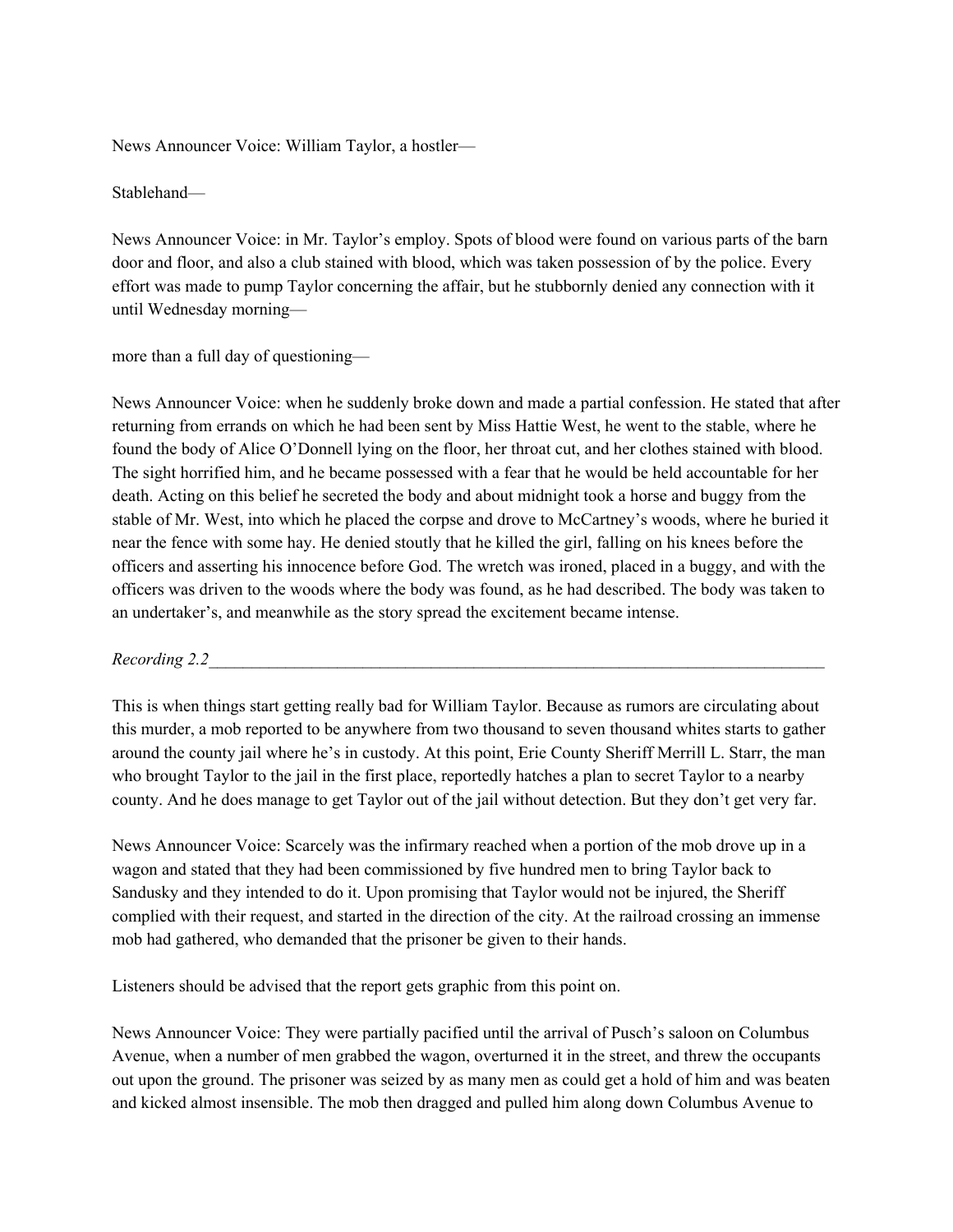Washington Park, and hurried him into the pagoda. By that time two or three thousand people had congregated in the park, and the wildest excitement prevailed. The men howled and yelled like a lot of demons, filling the air with their shouts and curses.

Someone is sent to get a rope. Gripped with terror, Taylor reportedly exclaims,

News Announcer Voice: "I did not kill that girl! I only took her away after she had been murdered. I know that they are about to kill me, and these are my last words, and before God I tell you I did not kill the girl. A colored man named John Scott killed her. Let them hang me now if they want to—I am innocent."

Taylor's words do nothing to stop the crowd. They shove a noose around his neck and yank him down the gazebo steps. They then drag his beaten body right through the commercial heart of Sandusky. When they get to the corner of Columbus Avenue and Market Street—probably the busiest corner in Sandusky at the time—they string the free end of the rope over the lamp post. They hoist Taylor up a few feet, but then rope breaks, and the crowd explodes in rage. Then Alice O'Donnell's brothers burst onto the scene with a ladder in hand which they use to string up the noose once again, much to the crowd's delight. Frank Graul hoists up Taylor's now mangled body, himself lifted up by spectators. Graul drops Taylor who is then asphyxiated. Three cheers explode from the throng. Taylor is left hanging, dead, for fifteen minutes. Marshal Berrigan eventually cuts him down.

*Recording 2.3\_\_\_\_\_\_\_\_\_\_\_\_\_\_\_\_\_\_\_\_\_\_\_\_\_\_\_\_\_\_\_\_\_\_\_\_\_\_\_\_\_\_\_\_\_\_\_\_\_\_\_\_\_\_\_\_\_\_\_\_\_\_\_\_\_\_\_\_\_\_\_\_*

You're probably sick to your stomach after that. We were too. But if you sit with the shock for a bit, just enough time so that you can face the story again, you start to notice things you didn't the first time around. With this podcast, we're going to mine this horrific story as a case study for what racial terror lynching looked like in Northeast Ohio. By doing so we hope to further the case for racial terror lynching as a nationwide, rather than regional, phenomenon. Our research underscores the fact that anti-blackness is an American problem, not a Southern problem, and we hope that the scholarship begins to adopt this stance.

*Recording 2.4\_\_\_\_\_\_\_\_\_\_\_\_\_\_\_\_\_\_\_\_\_\_\_\_\_\_\_\_\_\_\_\_\_\_\_\_\_\_\_\_\_\_\_\_\_\_\_\_\_\_\_\_\_\_\_\_\_\_\_\_\_\_\_\_\_\_\_\_\_\_\_\_*

But first, a note on how we became aware of this incident. As students of History 493: Readings in Historical Justice, we had the wonderful opportunity to see Alicia D'Addario, an attorney and representative of the Equal Justice Initiative as well as Oberlin alumna, give a presentation on campus. D'Addario discussed the history of racial terror, its legacy in America, and the EJI's work on communities reconciling with their past racial violence.

As part of her presentation, D'Addario displayed the EJI map showing where racial terror lynchings occurred across the U.S. from 1877-1950. We immediately noticed that there were 15 reported racial terror lynchings in Ohio, and wanted to know more about the history of a state with a reputation for being on the 'right' side of history in terms of racial justice.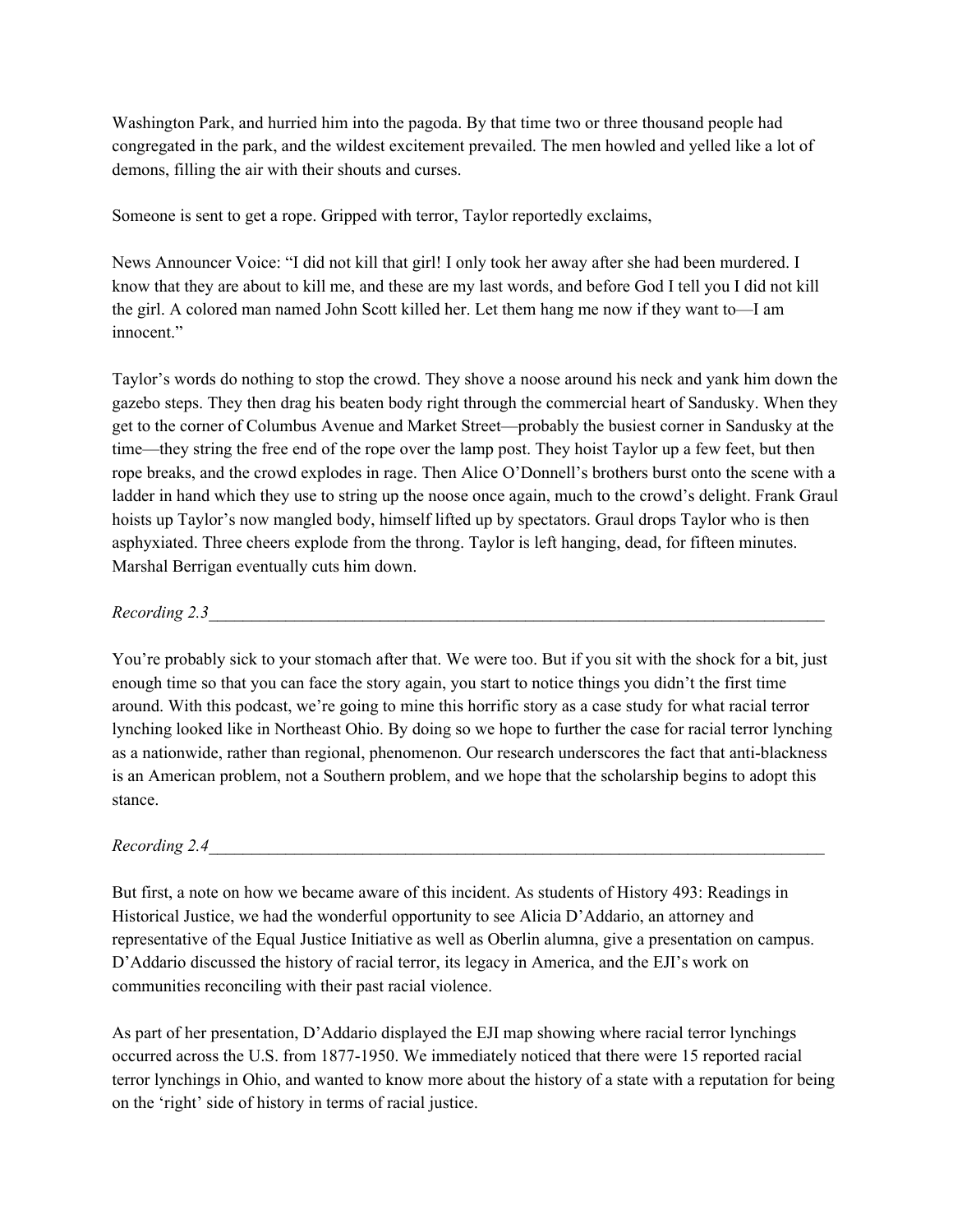*Recording 2.5\_\_\_\_\_\_\_\_\_\_\_\_\_\_\_\_\_\_\_\_\_\_\_\_\_\_\_\_\_\_\_\_\_\_\_\_\_\_\_\_\_\_\_\_\_\_\_\_\_\_\_\_\_\_\_\_\_\_\_\_\_\_\_\_\_\_\_\_\_\_\_\_*

A preliminary Google search into the lynchings that occurred in Ohio counties near Oberlin College turned up the case of William Taylor. The case caught our attention as one particularly ripe for investigation. As we mentioned before, what makes this case so important to talk about is that Sandusky had, and still has, a reputation for taking up the mantle of racial justice, a reputation stemming from its key involvement in the Underground Railroad. In order to make sense of the violence that occurred in Sandusky 1878, we will first look at the history of lynching nationwide.

*Recording* 3.1

When we think of lynching, we often picture an angry mob of white men seizing blacks from inside a jail, or just on the street, and viciously killing them. Just like what happened to William Taylor. Although this image describes many lynchings, especially in the South, it does not accurately depict the roots of lynching in early America.

Lynching is an act of violence committed by a mob outside of the legal justice system. It was frequently utilized as a tool to maintain white supremacy. EJI, the Equal Justice Initiative, defines racially motivated lynching as racial terror, because the act and threat of lynching became primarily a technique to enforce racial exploitation. It did this in two ways: it enforced social conformity and punished individuals for perceived crimes, and it also created an atmosphere of terror that reinforced race-based power divides.

*Recording 3.2\_\_\_\_\_\_\_\_\_\_\_\_\_\_\_\_\_\_\_\_\_\_\_\_\_\_\_\_\_\_\_\_\_\_\_\_\_\_\_\_\_\_\_\_\_\_\_\_\_\_\_\_\_\_\_\_\_\_\_\_\_\_\_\_\_\_\_\_\_\_\_\_*

Lynching began as a way for white Southern planters to enforce the social status quo. Before the civil war, almost all mob violence was directed at poor whites accused of deviating from community standards of behavior. In fact, at that time there was an incentive NOT to lynch black enslaved people. Slaveholders did not want those whom they enslaved to be lynched because lynchings endangered their property, and threatened their autonomy and superior status over the poor whites. Instead, white planters would turn them in to the state governments for punishment. If the government executed an enslaved person it would provide compensation for the supposed lost property.

#### *Recording 3.3\_\_\_\_\_\_\_\_\_\_\_\_\_\_\_\_\_\_\_\_\_\_\_\_\_\_\_\_\_\_\_\_\_\_\_\_\_\_\_\_\_\_\_\_\_\_\_\_\_\_\_\_\_\_\_\_\_\_\_\_\_\_\_\_\_\_\_\_\_\_\_\_*

William Taylor was not even afforded a semblance of legal justice. The end of the civil war changed everything, because the white supremacy written in the law codes was REDUCED after the civil war, not eliminated. Many whites then turned to extralegal methods of maintaining the racial hierarchy.

Thus, during the antebellum period, mob violence became a national phenomenon.

Angry whites turned to lynching and mob violence to maintain the caste system so ingrained in Southern tradition. Between 1880 and 1930, mobs in the South killed 723 whites and 3,220 blacks. In the Midwest,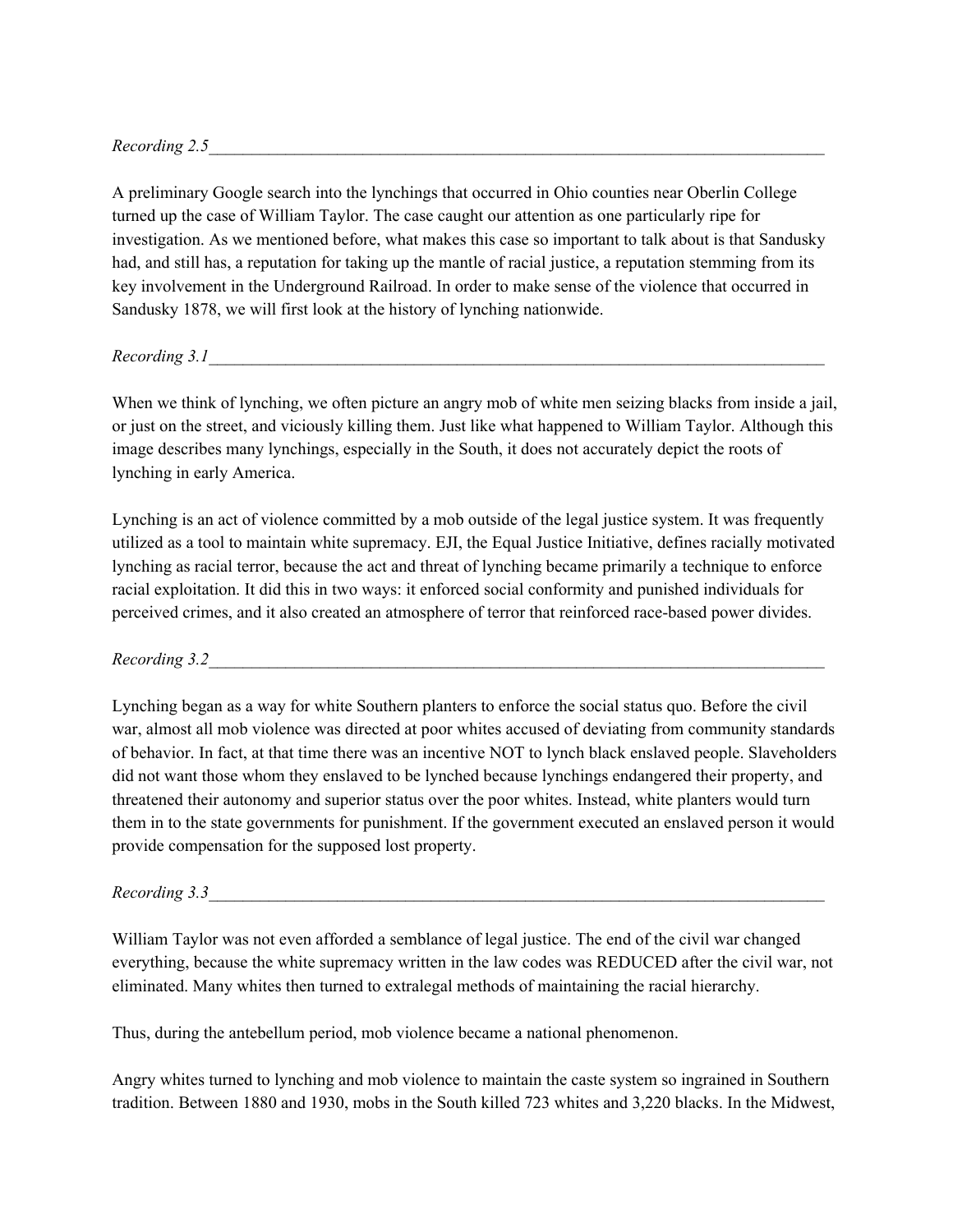mobs killed 181 whites and 79 blacks. It is important to note that while white people were lynched during this time, lynchings of black victims were *markedly* more violent. They often featured extreme brutality including burning, torture, mutilation, and decapitation.

*Recording 3.4\_\_\_\_\_\_\_\_\_\_\_\_\_\_\_\_\_\_\_\_\_\_\_\_\_\_\_\_\_\_\_\_\_\_\_\_\_\_\_\_\_\_\_\_\_\_\_\_\_\_\_\_\_\_\_\_\_\_\_\_\_\_\_\_\_\_\_\_\_\_\_\_*

But if racial hatred and bigotry provided the fuel for the lynchings, what was the spark?

Often lynchings were triggered by accusations of black men raping white women. The widespread stereotypes of black men as dangerous and uncontrollable sexual aggressors, coupled with the white community's hypervigilant enforcement of racial hierarchy and social separation, fed into the pervasive fear of black men raping white women.

*Recording* 3.5

Articles at the time reported that Alice O'Donnell's body was "ravaged" which implied she had been sexually assaulted. Thus it is clear the mob arose out of fear for both white supremacy and white patriarchy. This is not to say white women were not complicit in the murder of William Taylor but to note the societal systems Taylor was threatening by simply being accused of the crime.

Of all of the racial terror lynchings that the EJI documented, 25% of victims were accused of sexual assault. Another 30% were accused of murder. This racist view of black men as sexual predators that pose a threat to white women was prevalent in local community members and national leaders alike.

Although racially-motivated lynching was most prevalent in the South, it occurred all over the United States, and its effects reverberated around the nation.

*Recording 3.6 \_\_\_\_\_\_\_\_\_\_\_\_\_\_\_\_\_\_\_\_\_\_\_\_\_\_\_\_\_\_\_\_\_\_\_\_\_\_\_\_\_\_\_\_\_\_\_\_\_\_\_\_\_\_\_\_\_\_\_\_\_\_\_\_*

And in the South, mob violence became intimately tied with the defense of slavery. After slavery was abolished, white people felt very threatened by the freed black population. Without slavery, the white elite turned to many other methods of continuing the regime of white supremacy. Lynching was one of the most prevalent and vicious ways that white communities enforced racial domination. To replace the terror and violence of slavery, white communities turned to lynching to impose a new regime of terror and violence.

*Recording* 3.7

In contrast to Southern states, Northern states began to promote themselves not only as saviors of the Union but also as liberators. These narratives shaped how the North discussed and promoted their legacy, but also acted as a cover to the historical truth of racism in their own communities. The official narratives have only just begun to be questioned by society but still have a long way to go.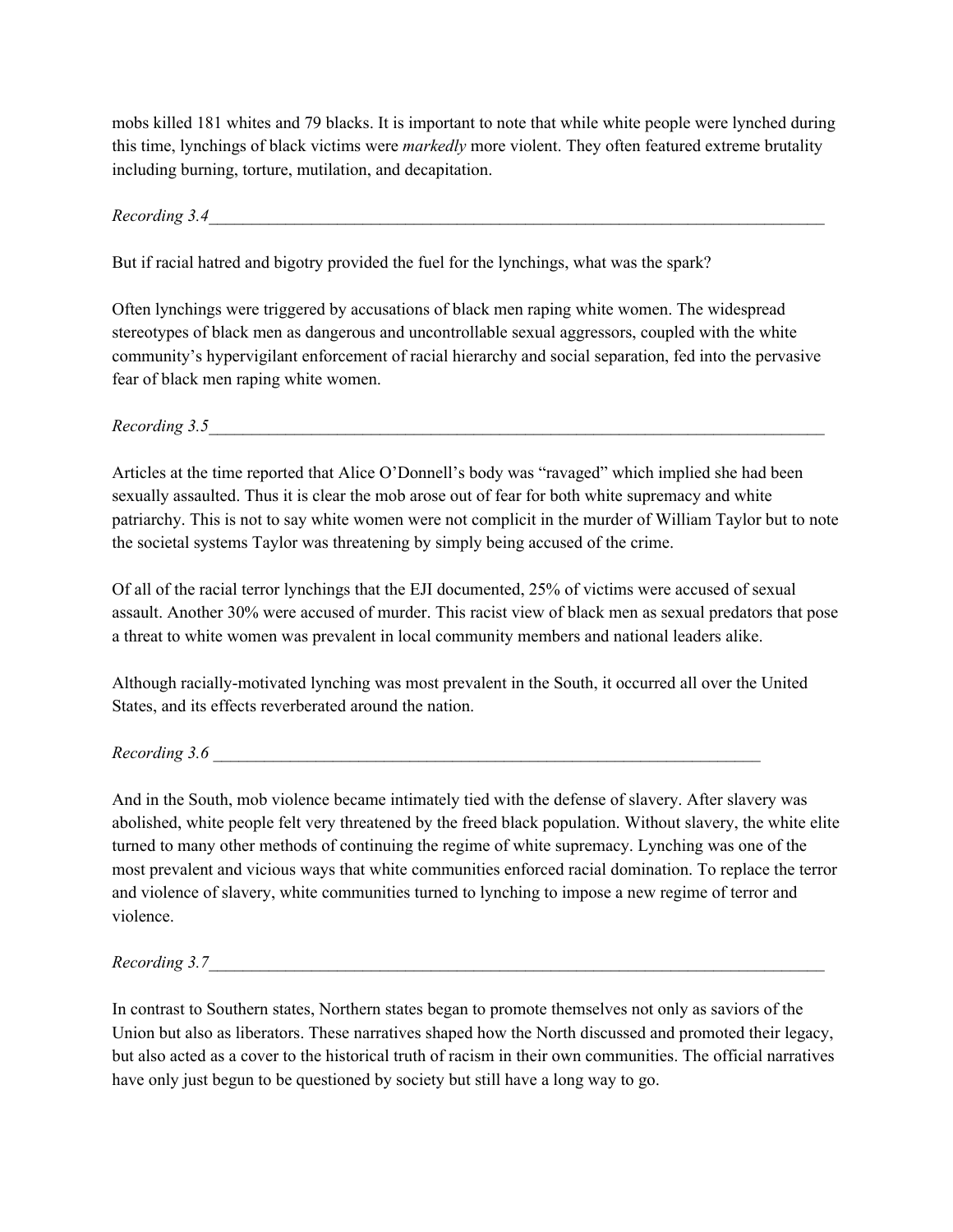Northerners have developed an idea that slavery and segregation in the Jim Crow era were a Southern issue, and therefore overt racism stems from a Southern legacy. But the simple fact that William Taylor was lynched in Sandusky, OH proves otherwise.

*Recording 3.8\_\_\_\_\_\_\_\_\_\_\_\_\_\_\_\_\_\_\_\_\_\_\_\_\_\_\_\_\_\_\_\_\_\_\_\_\_\_\_\_\_\_\_\_\_\_\_\_\_\_\_\_\_\_\_\_\_\_\_\_\_\_\_\_\_\_\_\_\_\_\_\_*

While all Northern states had abolished slavery by 1804, segregation and racism were still heavily present in the region. It is true many white Northerners aided and sympathized with the abolitionist movement and in many cases were threatened and even murdered for their beliefs. But simply believing slavery was an abhorrent immoral practice did not force white northerners to acknowledge black people as their equals. The subsequent failure of reconstruction is symbolic of Northern whites' failure to understand the racism that plagued their own societies.

*Recording 3.9\_\_\_\_\_\_\_\_\_\_\_\_\_\_\_\_\_\_\_\_\_\_\_\_\_\_\_\_\_\_\_\_\_\_\_\_\_\_\_\_\_\_\_\_\_\_\_\_\_\_\_\_\_\_\_\_\_\_\_\_\_\_\_\_\_\_\_\_\_\_\_\_*

While the State of Ohio had forbidden slavery in its first constitution in 1802 state politics and institutionalized racism ensured black people remained second class citizens. To prevent freedom seekers from neighboring slave states--Kentucky and Virginia--Ohio passed strict Black Laws. One such law forced black migrants pato y a \$500 bond to ensure "good behavior"**.**

While Ohio strictly regulated the migration of free black citizens the state did little to ensure slavery was nonexistent in their territory. While slave trading was outlawed in the state it still persisted illegally. The law of Ohio did little to protect these citizens and was therefore complicit in the creation of a racial hierarchy. The ownership of previously bought enslaved people was legal until 1841, when Ohio passed legislation that ensured any enslaved person who set foot on Ohio soil was automatically free. Yet, state officials rarely took action against slave owners in the region and if they did the slave owners simply fled to the Kentucky border.

*Recording 3.10\_\_\_\_\_\_\_\_\_\_\_\_\_\_\_\_\_\_\_\_\_\_\_\_\_\_\_\_\_\_\_\_\_\_\_\_\_\_\_\_\_\_\_\_\_\_\_\_\_\_\_\_\_\_\_\_\_\_\_\_\_\_\_\_\_\_\_\_\_\_\_\_*

Despite new legislation protecting freedom seekers slave catchers will still prevalent in the state of Ohio, particularly around the Kentucky border. There were several cases of Black citizens being taken by slave catchers despite being considered free men and women.

While Cincinnati was the main stomping ground for slave catchers, they were still present in Cleveland. Cleveland, however, also served as a hub for the abolitionist movement, an image which is heavily promoted by Cleveland historical society. Cleveland and the surrounding area on Lake Erie served as important locations for the underground railroad, since freedom seekers could be ferried away to Canada. This is true of Sandusky as well and many locals will speak of their history with pride.

*Recording* 3.11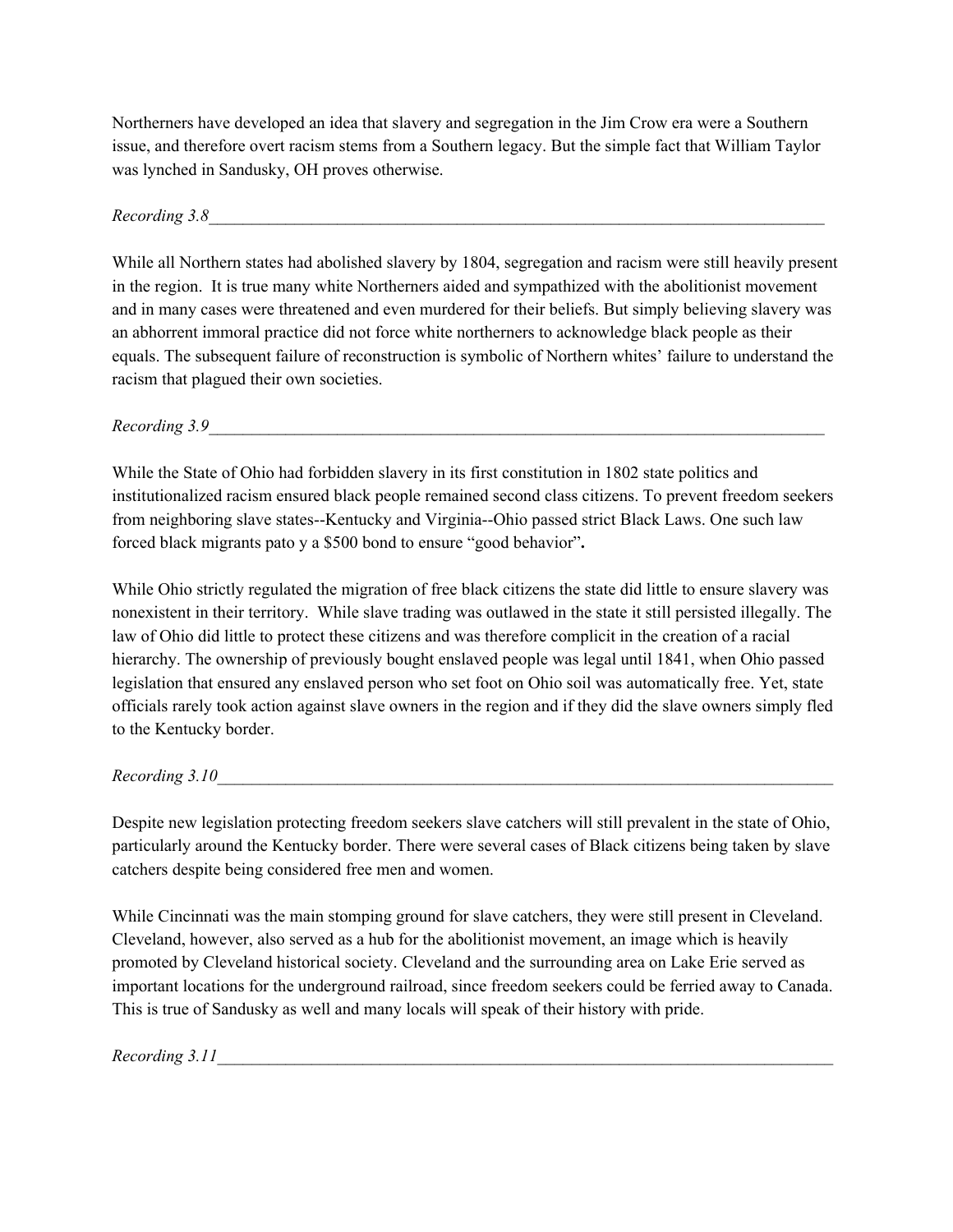In the 1870s Sandusky, similar to the majority of Ohio, was made up of white immigrants from Ireland, Scotland, and Germany. The town was known as a democratic hub although there was a strong Republican party.

While our secondary research turned up several books and articles on Sandusky's loading docks and their lighthouse history, there was little to no information on the black community in Sandusky. So we decided to ask Jeremy Angstadt, Sandusky Archivist and local librarian, more about Sandusky's history.

## (Jeremy)

Sandusky has always had an African American population prior to the Fugitive Slave Act up to 1850. Sandusky actually had a fairly large African American community ahead was on the outskirts of town, the settlement was called Africa was making mixture of free African Americans along with freedom seekers, people who had escaped slavery. With the passing of The Fugitive Slave Act, the settlement basically disappeared. So we know a large number of them went back to or went on to Canada because they knew there was freedom there and there was safety there. And we know there's examples throughout history. And because Sandusky was a port city, and it was a railroad junction. For we have plenty of examples of Slave Hunters coming to Sandusky looking for people. And as for the story, we hear that the citizens of Sandusky either were very helpful in the Underground Railroad or were relatively neutral. It doesn't sound like there's a lot of examples of people in town actively supporting these slave catchers and trying to return them slavery, it seems In fact, there's a large number of people who are known who did help. Few freedom seekers either get to Canada from here or go to Detroit or buffalo or they could easily go into Canada from there. (End)

While Jeremy gave us insight into the history of Sandusky's black community we realized we needed to dive in deeper into our primary research in order to understand racism behind William Taylor's lynching.

#### *Recording 4.1\_\_\_\_\_\_\_\_\_\_\_\_\_\_\_\_\_\_\_\_\_\_\_\_\_\_\_\_\_\_\_\_\_\_\_\_\_\_\_\_\_\_\_\_\_\_\_\_\_\_\_\_\_\_\_\_\_\_\_\_\_\_\_\_\_\_\_\_\_\_\_\_*

After we conducted secondary research we began our primary research first in Oberlin Ohio and then in Sandusky's archives. Our first step was conducting research both on our handy dandy computers and in the Oberlin College Library and the Oberlin College Archives. We found several informative sources, mostly from newspapers outside of Sandusky.

*Recording 4.2\_\_\_\_\_\_\_\_\_\_\_\_\_\_\_\_\_\_\_\_\_\_\_\_\_\_\_\_\_\_\_\_\_\_\_\_\_\_\_\_\_\_\_\_\_\_\_\_\_\_\_\_\_\_\_\_\_\_\_\_\_\_\_\_\_\_\_\_\_\_\_\_*

One of the first articles about this event that we came upon was a New York Times article, published September 8th, 1878, titled: "A City Under Mob Rule." The NYT article begins with:

News voice:"Probably no city in the United States is so fully under the sway of mob rule to-day as this."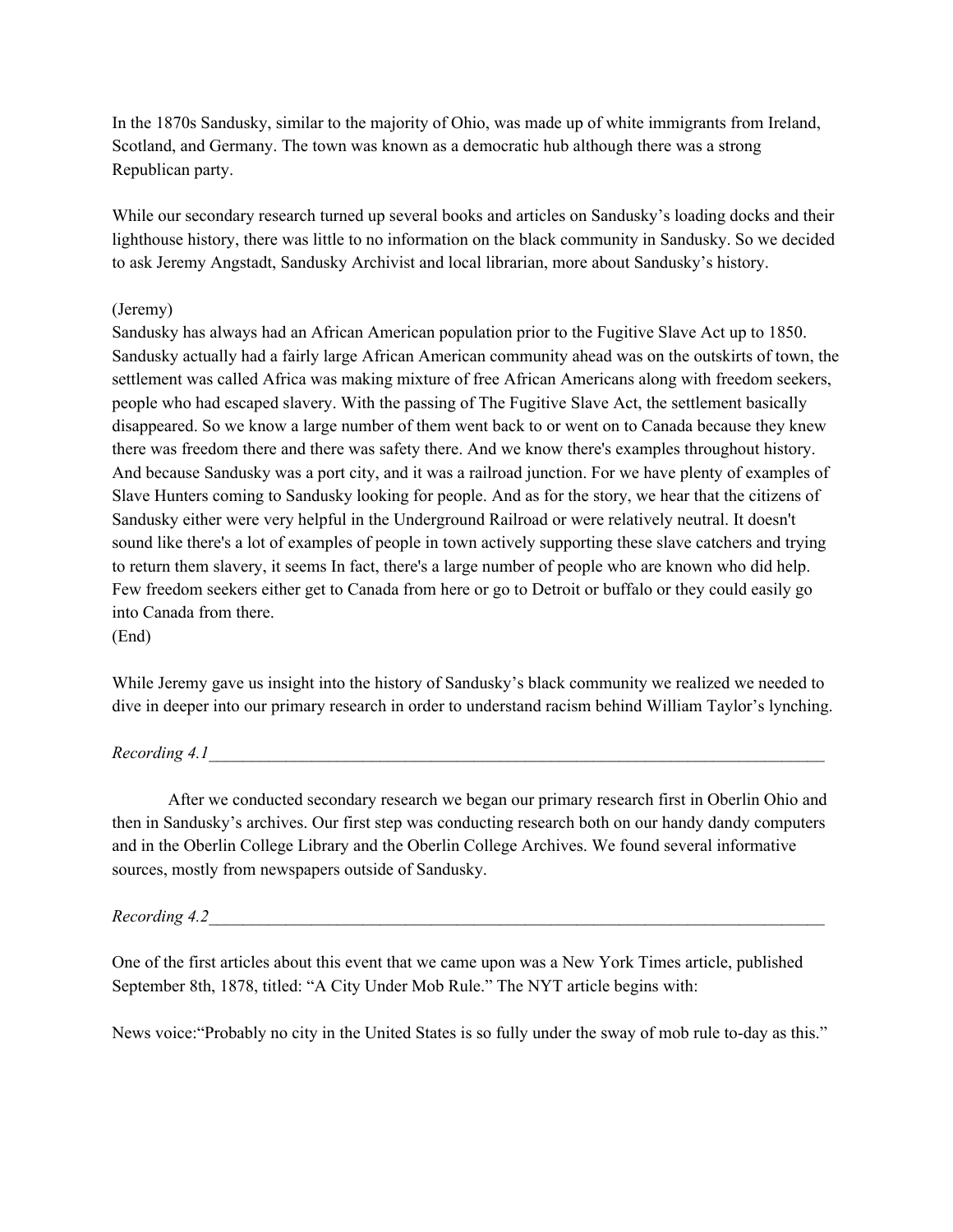It goes on to report that the mob prevented a meeting, called by community leaders to "take action in the matter," from doing anything substantive, or even passing a resolution to condemning the lynching. The article also says that

News voice: "the Coroner's inquest was suspended to-day, as those knowing most of the affair fear to testify. They … have received threats of violence if they say anything."

*Recording 4.3* 

We were very fascinated by this article for several reasons. First, it seemed like the New York Times was blaming the lynching on the lawlessness of the city. We thought that this insinuation placed all the blame on the city itself and made it easy for readers to not think critically about the reasons that this atrocity happened.

It painted Sandusky as a bad apple, not representative of the nation. Certainly not as part of a national effort to use terror to enforce the racial hierarchy. Although we thought that this case was unique, we knew from our research that lynching was a regular occurrence throughout America.

 $Recording 4.4$ 

Like this article, most of the articles we found attributed Mr. Taylor's lynching to the "mob rule" over Sandusky. Another article we found was from The Spectator, a newspaper based in Colombus OH. On November 9th, 1878, it reported on the lack of indictments against the people who lynched William Taylor:

News: "Much indignation was expressed by the law-abiding citizens, who feel now that the city is given over to mob rule."

But is "mob rule" really the problem here? We think not.

*Recording 4.5\_\_\_\_\_\_\_\_\_\_\_\_\_\_\_\_\_\_\_\_\_\_\_\_\_\_\_\_\_\_\_\_\_\_\_\_\_\_\_\_\_\_\_\_\_\_\_\_\_\_\_\_\_\_\_\_\_\_\_\_\_\_\_\_\_\_\_\_\_\_\_\_*

In further research, we even found an article about Mr. Taylor's lynching in the Oberlin Weekly News from September 13 1878.

This discovery did not surprise us due to Sandusky's proximity to Oberlin as well as both towns being committed to the abolitionist movement. However, even Oberlin's reporting on this event told the same story: a massive mob which lynched William Taylor, prevented any punitive response for this extralegal killing, and continues to hold the city in its grasp, much to the indignation of the rest of the "law-abiding" people.

*Recording* 5.1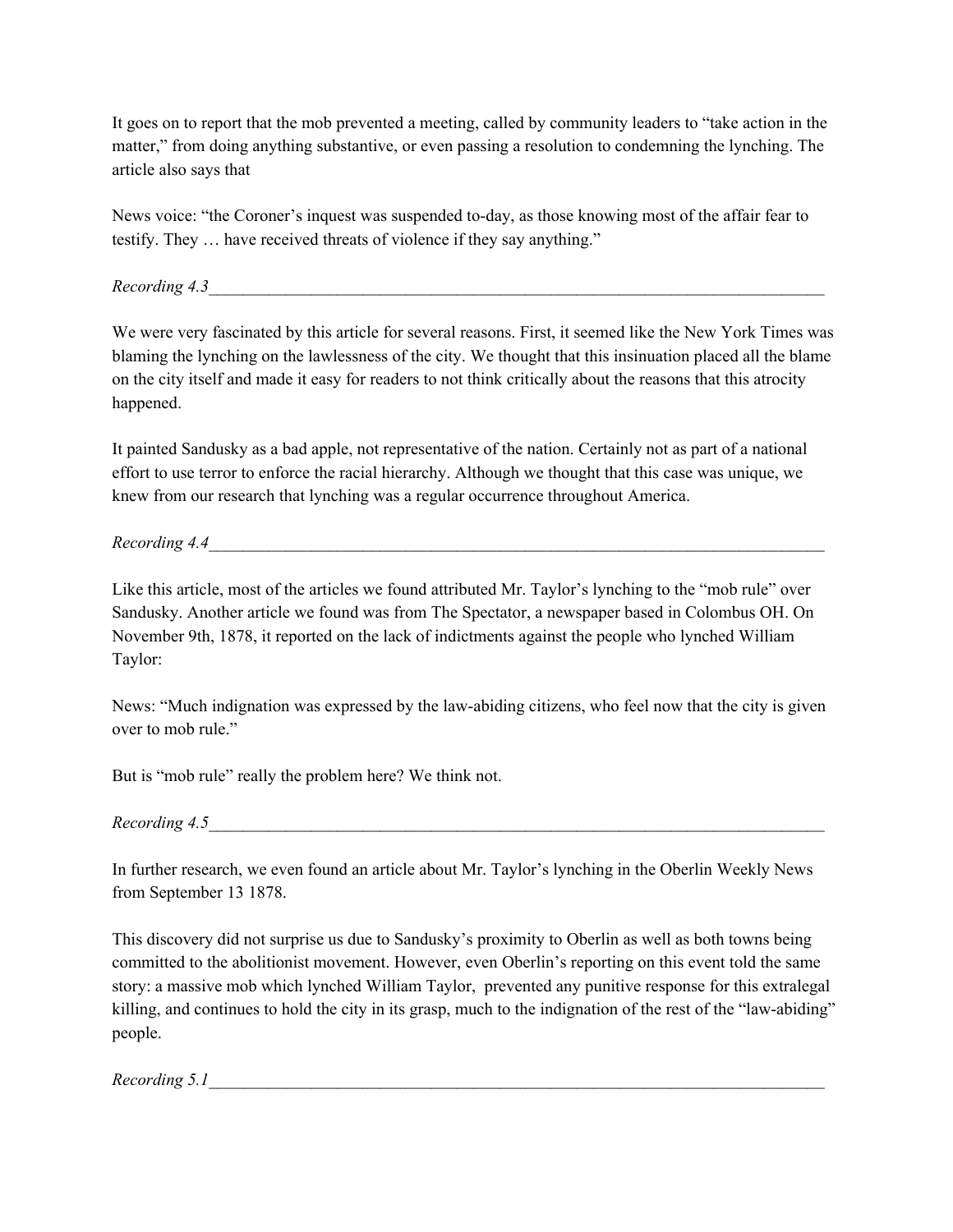After gaining a basic understanding of the events of that day and the forces at play, it was time to travel to Sandusky. We decided to pay a visit to the Sandusky Public Library, which houses the archives of the Sandusky Register. The Sandusky Register is a local newspaper that has been operating since the 1800s.

The public library is an impressive stone building, built with several turrets and a red roof. Walking up the steps of the library, we felt that we were going to discover something important. But we had no idea what that would be.

We began digging through the records of the Sandusky Register, when we immediately came upon a problem. *There were no newspaper records from the week that the lynching of William Taylor occurred.*

[Audio: reactions to that discovery]

*Recording 5.2\_\_\_\_\_\_\_\_\_\_\_\_\_\_\_\_\_\_\_\_\_\_\_\_\_\_\_\_\_\_\_\_\_\_\_\_\_\_\_\_\_\_\_\_\_\_\_\_\_\_\_\_\_\_\_\_\_\_\_\_\_\_\_\_\_\_\_\_\_\_\_\_*

Despite this suspicious lack of documentation during the week of this atrocity, we eventually found articles reporting on this incident. The first mention of the Lynching occurred on September 12th practically a full week after it was initially reported. Rather than providing a detailed account of what happened, reflected the public sentiment about the lynching and were published several days after it happened. We found these articles to be biased and incredibly vague on basic facts. And although William Taylor never went to court, every article we found presumed his guilt.

We further discovered the complicated role of Sheriff Starr in Taylor's lynching. According to the Register:

News Voice: "The Sheriff did not surrender to the mob. He practically surrendered to the two unarmed men who claimed to represent a mob some three miles distant. They told him they represented five hundred men, but they made up the five hundred by adding two ciphers to the actual number, and it is doubtful whether either of them could have named even five men who had deputized them to demand the return of the prisoner."

Finally, all mentions of the lynching deflected blame from internal racism existing in the town, and made the incident seem like an anomaly arising from nowhere.

Narrator Voice: September 12, 1878: "Our Coroner says there was no mob. A rope did it, and the rope is to be hung, drawn, and quartered."

*Recording 5.3\_\_\_\_\_\_\_\_\_\_\_\_\_\_\_\_\_\_\_\_\_\_\_\_\_\_\_\_\_\_\_\_\_\_\_\_\_\_\_\_\_\_\_\_\_\_\_\_\_\_\_\_\_\_\_\_\_\_\_\_\_\_\_\_\_\_\_\_\_\_\_\_*

Newspapers implied the mob was caused by rival political parties in an effort to deflect the true cause of violence away from the town. There were even calls for the Mayor to resign. He was an easy person to blame for failing to enforce legal procedures and letting the city fall to mob rule.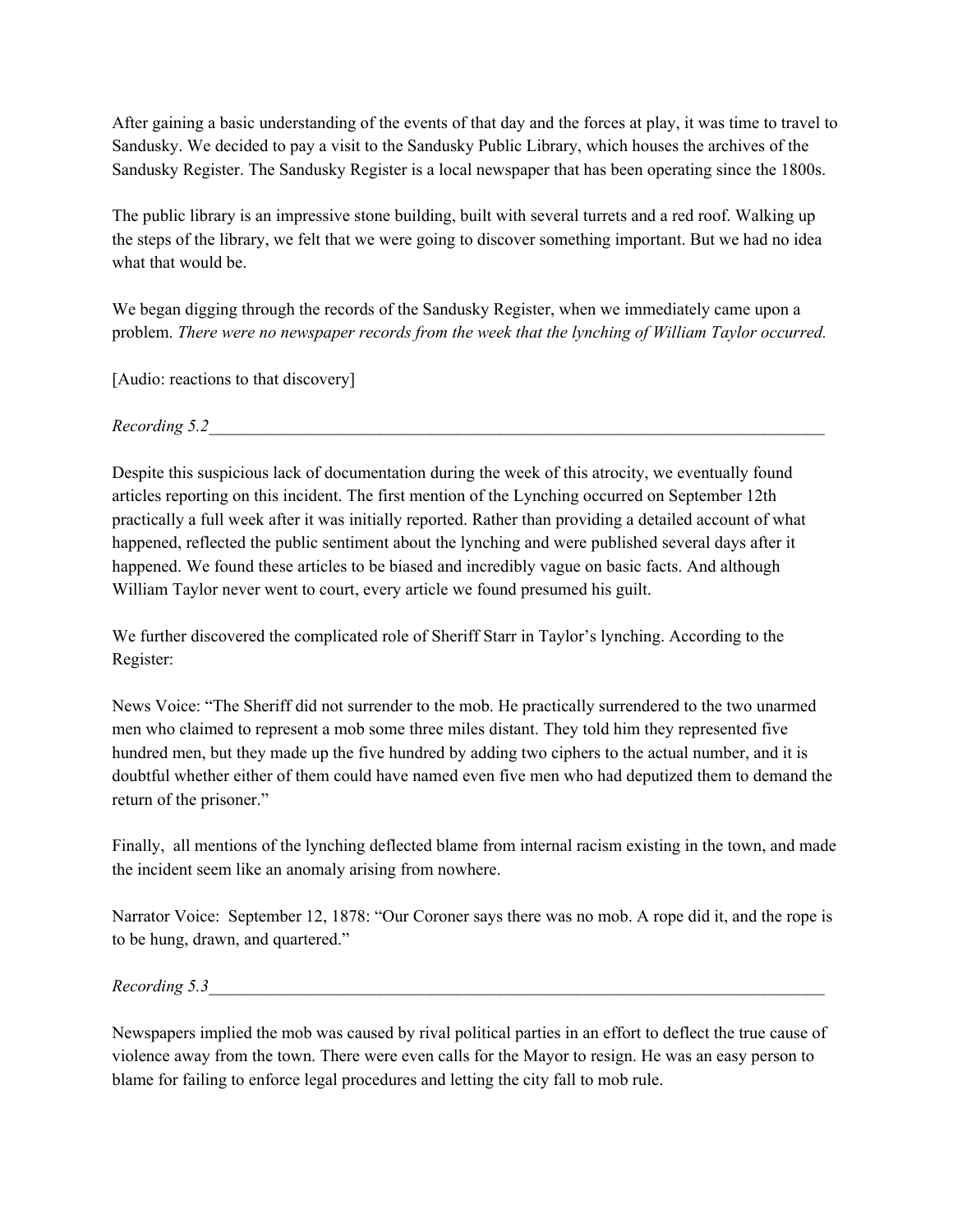The most interesting articles that we found were the Sandusky Registers responses to other reportings of the Lynching. One article, published on September 13th, spoke to a claim that the Journal, another newspaper, had described the event as

News Voice: " a shocking local affair to political advantage."

The Register responded in kind with this message:

Narrator Voice: "As a matter of fact an effort has been made to make political capital out of the affair and made by Democrats… If we had cared to make political capital out of it, we could have stated with truth that nine-tenths of those who approve the lynching of Taylor are Democrats, and that nine-tenths of those who disapprove are Republicans."

These varied reactions were likely reflective of the varied sentiment in Sandusky in the aftermath of the lynching.

# *Recording* 7.1

To expand our investigation into primary research in Sandusky we contacted Erie County Sheriff's Department and Sandusky's Common Pleas Court at the recommendation of Jeremy Angstadt. Jeremy had previously mentioned that both the Jail and the Court may have records dating back to 1878. We thought it was a long shot, but still worth investigating.

Our initial Contact with Sheriff Paul Sigsworth revealed his willingness to aid our investigation. Over the phone Sheriff Sigsworth discussed what he knew of William Taylor's lynching and the likelihood of there being a police record. Since Taylor was killed before a trial could take place, there would be no court documents relating to his alleged crime. Furthermore, because none of Taylor's killers were indicted, there would be no court documents relating to their crime. But there was a slight possibility that the Erie County jail register contained a record of Taylor's arrest.

Sheriff Sigsworth said that he would ask Luvada Wilson, Erie County Common Pleas Clerk of Courts, to check if the court still had the old jail register. Fired up by the possibility of unearthing more documents, we decided to make an appointment to meet with the Sheriff in a few days' time.

## *Recording* 7.2

At the meeting, Sheriff Sigsworth handed us an envelope which turned out to be treasure trove of valuable documents.

*Recording* 7.3

The envelope was stuffed with indispensable sources, procured from local historians Henry and Martha Timman. Most valuable were clippings from the *Norwalk Reflector* and *The Monroeville Spectator.* You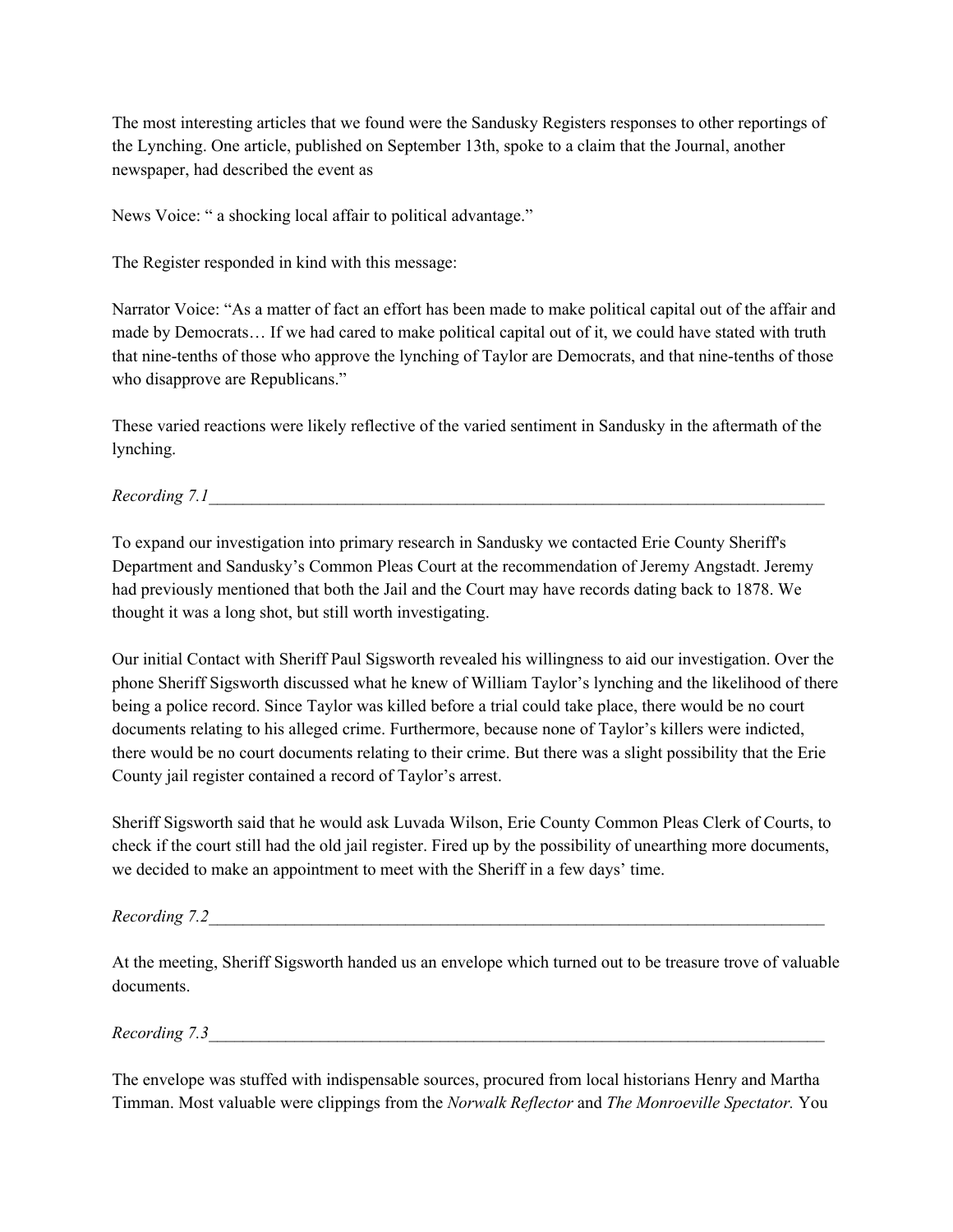heard the Monroeville Spectator article read earlier in the podcast. These articles were major breakthroughs for our research because they go into vivid detail. The *Sandusky Register* articles we'd found earlier were very brief. Sheriff Sigsworth has a theory about why the *Register* reported very little about the incident:

*Recording 7.4\_\_\_\_\_\_\_\_\_\_\_\_\_\_\_\_\_\_\_\_\_\_\_\_\_\_\_\_\_\_\_\_\_\_\_\_\_\_\_\_\_\_\_\_\_\_\_\_\_\_\_\_\_\_\_\_\_\_\_\_\_\_\_\_\_\_\_\_\_\_\_\_ (Sherif Sigsworth audio)*

"I think the local papers back in that day, they did everything they could to promote their own city. And I think someone wants this, you know, obviously, there were emotions. Were at a fever pitch when this happened. You know, you wonder if once it was done if people's conscience is starting to get the best of them."

*Recording 7.5\_\_\_\_\_\_\_\_\_\_\_\_\_\_\_\_\_\_\_\_\_\_\_\_\_\_\_\_\_\_\_\_\_\_\_\_\_\_\_\_\_\_\_\_\_\_\_\_\_\_\_\_\_\_\_\_\_\_\_\_\_\_\_\_\_\_\_\_\_\_\_\_*

Something that's important to note about the *Monroeville Spectator* article is that it settles the question of what happened to William Taylor's body. An article written in the *Norwalk Reflector* in 2017 reported that the fate of his body was unknown. The *Spectator* article tells us that Marshal Berigan cut down the body and brought it to Krupp's funeral home. Alas, Krupp's is no longer in business, so there were no remaining records.

The *Norwalk Reflector* article tells us what the mayor said after the crowd began to grow tired of the fruitless search for John Scott, the man that Taylor insisted was the true murderer. After the lynching the Mayor stated:

News Voice: "Gentlemen and fellow citizens: As Mayor, I request that you disperse and go to your respective homes. We have done our duty. What you have done rests with yourselves. I request in all kindness that you disperse."

*Recording* 7.6

That Sandusky's highest official saw mob violence against a black man as a just, dutiful action tells us that due process was a protection that could be arbitrarily revoked from black Sanduskians at this time.

In Sheriff Sigsworth's packet was another illuminating article, from a book written by Sandusky historian Charles E. Frohman. Frohman's article recounts the resolution that Erie County attorneys drew up September 5th, two days after the lynching. They state:

"The Bar of Erie County have learned with horror and dismay that within the last twenty-four hours citizens of Sandusky have taken a human being from the officers of the law, while in the discharge of their official duties, and without trial or giving him any opportunity to be heard in his defense, and accompanied with circumstances of greatest indignity and cruelty, put him to death. This transaction is a burning disgrace to our city, and ought never to be and will not be submitted to by a free people,…a mob shall not become the self-appointed triers and executioners of Ohio."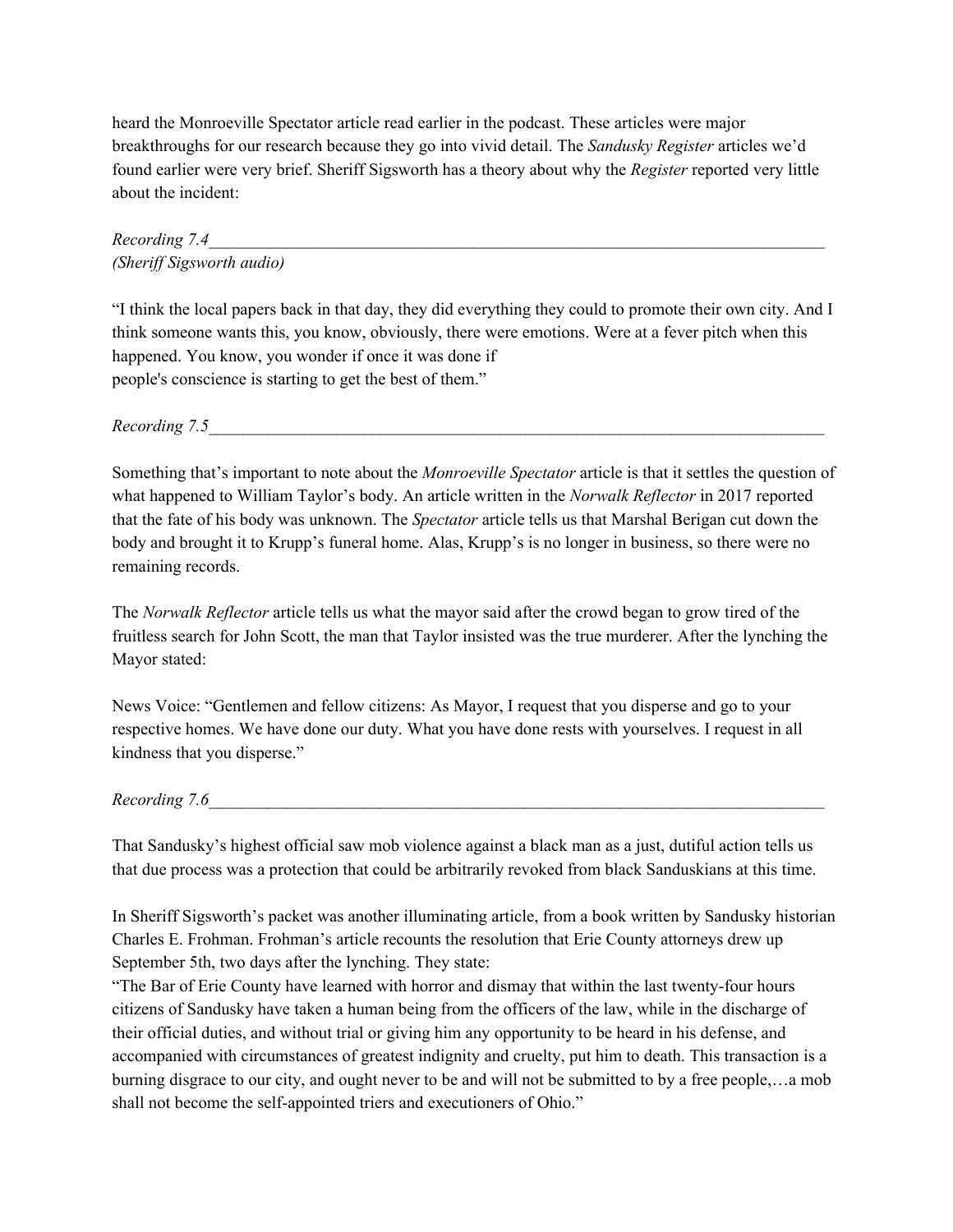*Recording 7.7\_\_\_\_\_\_\_\_\_\_\_\_\_\_\_\_\_\_\_\_\_\_\_\_\_\_\_\_\_\_\_\_\_\_\_\_\_\_\_\_\_\_\_\_\_\_\_\_\_\_\_\_\_\_\_\_\_\_\_\_\_\_\_\_\_\_\_\_\_\_\_\_*

Another article included in the packet—also from the *Monroeville Spectator*— tells us that despite the Bar's resolution, a grand jury failed to bring any indictments against those who lynched Mr. William Taylor. Even the ringleaders of the mob, including Frank Graul, were spared. This outcome was orchestrated by Sandusky's elites at a meeting held to strategize how they should go about evading legal consequences. They canceled the coroner's inquest, and threatened black Sanduskians into silence by setting rioters upon a meeting of the black community.

Knowing all this, we were more desperate than ever to find any shred of legal documentation testifying to what happened to William Taylor. We didn't want to believe that it had all been erased from the record.

Not even the jail where William Taylor spent his final days remains. It was demolished in the 1880s and a new jail was built, which today is part of the Public Library. Sheriff Sigsworth gave us a picture of the old jail, a shot that had been taken from the dome of the courthouse building. The jail is two stories tall, made of brick, with a slanted roof and a chimney. It looked almost quaint. Sheriff Sigsworth explained where the early jail stood:

*Recording 7.8\_\_\_\_\_\_\_\_\_\_\_\_\_\_\_\_\_\_\_\_\_\_\_\_\_\_\_\_\_\_\_\_\_\_\_\_\_\_\_\_\_\_\_\_\_\_\_\_\_\_\_\_\_\_\_\_\_\_\_\_\_\_\_\_\_\_\_\_\_\_\_\_ (Sherif Sigsworth audio)*

"the building is long gone. It was a brick building. And it might have been a little farther down the block but right in this area…. So would have been in between on Jackson Street between West Jefferson and West Adams Street."

*Recording* 7.9

After traveling to the old jail, Sheriff Sigsworth brought her to the courthouse to speak with Ms. Luvada Wilson, the Court of Clerks. None of the people working at the Common Pleas Court had heard that a lynching occurred in Sandusky, however they were happy to help us in our investigation. The Clerks office is where records of everything that comes through the court are stored.

Ms. Wilson and her assistant, Buffy Land, had spent some time looking through the court records from 1878, but had not turned up anything. The jail records were located in Book 8, which contained jail records from 1876 to 1879. After reviewing the logs, there was not a single mention of William Taylor.

*Recording* 7.10

However, on the day of Taylor's death, the register logs three cases, all recorded in Sheriff Starr's ornate script. It's strange to think that hours after he had failed to prevent a mob from seizing and killing a man in his custody, Sheriff Starr was having just another day at the office.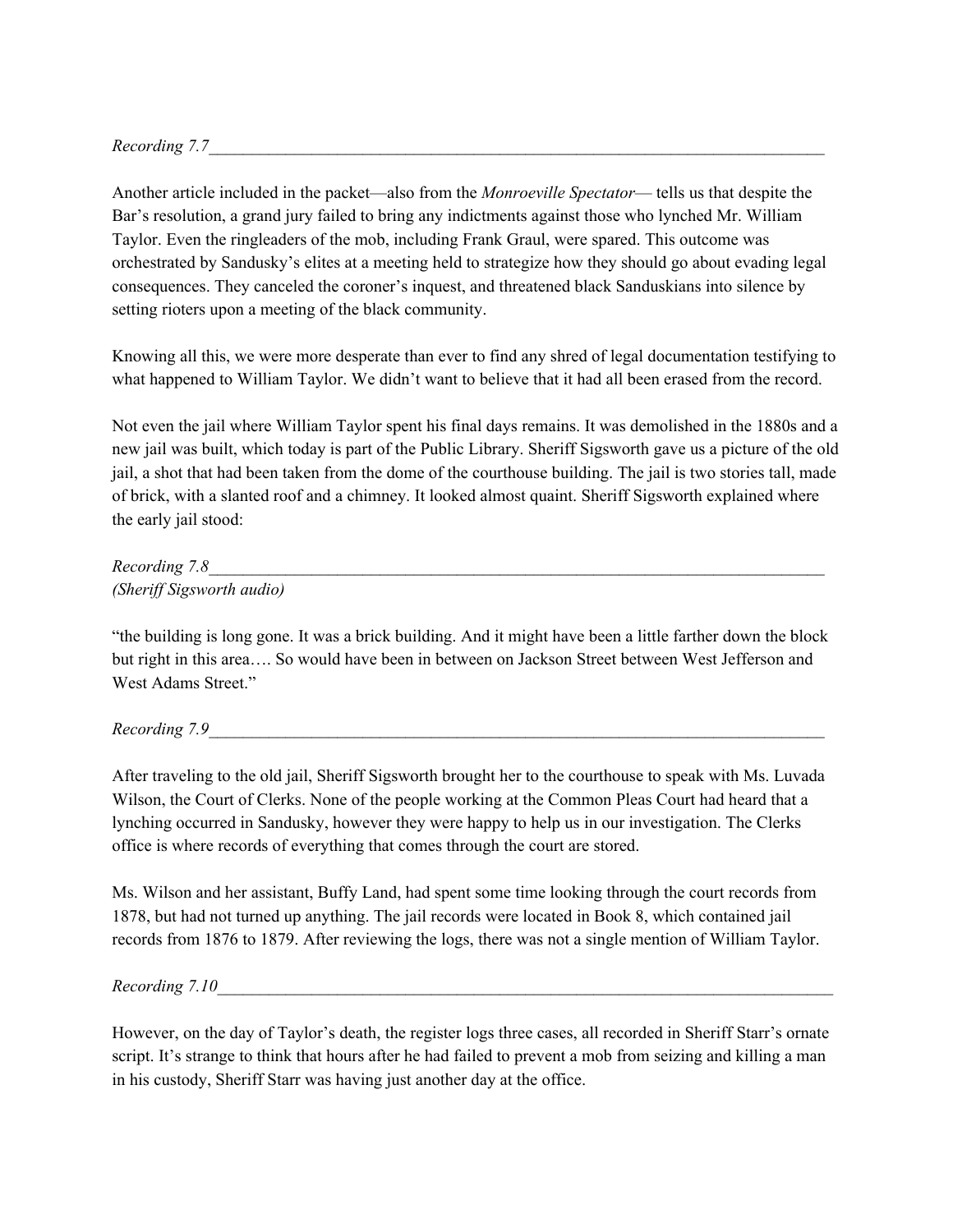$Recording 6.1$ 

After exiting the library, we decided to track the path of the lynch mob. Initially, we thought to start at what we thought was the county jail in 1878. We later learned the building was erected in 1890 and William Taylor was taken from a wagon on Columbus Ave.

Before we describe the path, let's give you the lay of the land. Our start point was the 1890 county jail, now part of the public library. Across the street from the current library is the county courthouse. Directly behind the courthouse is the start of Washington Park. Washington Park is thus the courthouse lawn where countless black citizens have been lynched throughout American history.

The park itself is divided by two main roads Columbus Ave. and East Washington Street, which split the park into four subsections. And if one walks one block north from the center of the park they arrive at the sight where William Taylor was hung from a lamp post.

*Recording* 6.2

Thus, the first thing we noticed on our walk was how central the area was to the town and it would have been impossible to miss. And so everyone was complicit.

The second thing we noticed was Washington Park is surrounded by churches.

Our research revealed in 1878 when William Taylor was forced toward Washington Park on Columbus Ave. he would have passed the St. Peter and Paul Catholic Church, the Emmanuel United Church of Christ, and Zion Lutheran Church. Upon entering the Park Taylor would have been surrounded by churches; in Washington Park alone there were an additional six churches.

Beatty Church. First Congressional Church. First Presbyterian Church. Masonic Temple. Trinity Methodist Church. Grace Episcopal Church.

On our walk, we noticed the three that were still standing in their original location.

We were disturbed that this crime occurred in the religious heart of Sandusky and yet none these religious institutions intervened.

*Recording 6.3\_\_\_\_\_\_\_\_\_\_\_\_\_\_\_\_\_\_\_\_\_\_\_\_\_\_\_\_\_\_\_\_\_\_\_\_\_\_\_\_\_\_\_\_\_\_\_\_\_\_\_\_\_\_\_\_\_\_\_\_\_\_\_\_\_\_\_\_\_\_\_\_*

Upon arriving in Washington Park, we headed toward the East end where the Pagoda supposedly stood. Remember the Pagoda is where the noose was put around Taylor's neck. We had been assuming Pagoda was a colloquial term for Gazebo and were on the lookout for a similar structure. We did not expect to find anything.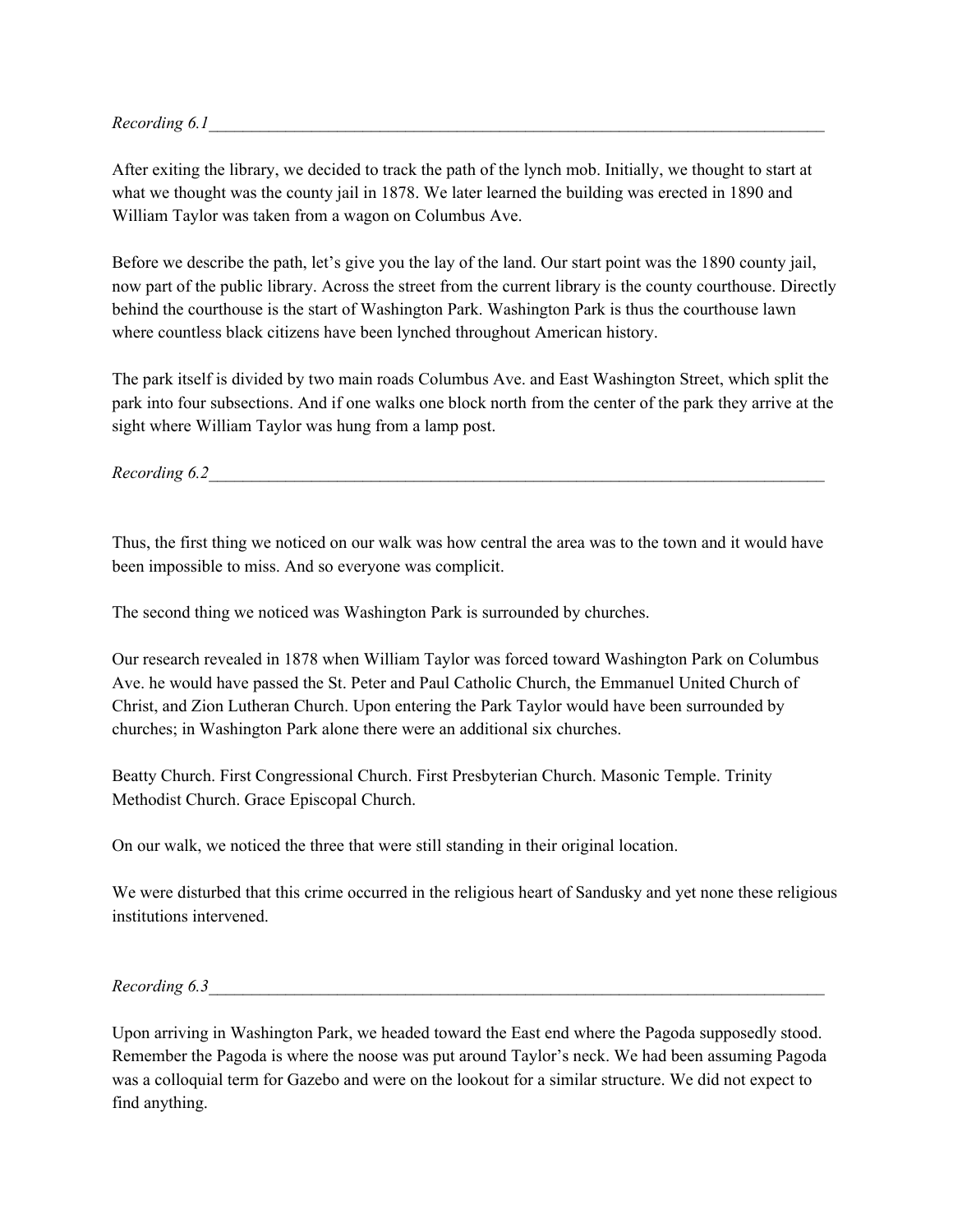But to our surprise we did.

In the middle of the south-east side stands a large brown Gazebo directly in front of the Grace Episcopal Church. A plaque stated the Gazebo had been a memorial since 1915 in honor of a long since forgotten Sanduskian. There was no mention of William Taylor.

While it was clear the Gazebo before us had been installed after Taylor's death, we think it replaced the pagoda from 1878.

So, in William Taylors honor we spent a few moments contemplating the Gazebo and the surrounding landscape in silence.

*Recording 6.4\_\_\_\_\_\_\_\_\_\_\_\_\_\_\_\_\_\_\_\_\_\_\_\_\_\_\_\_\_\_\_\_\_\_\_\_\_\_\_\_\_\_\_\_\_\_\_\_\_\_\_\_\_\_\_\_\_\_\_\_\_\_\_\_\_\_\_\_\_\_\_\_*

We then crossed the street to investigate a monument located in the North-Eastern side of Washington Park.

That monument was Sandusky's Freedom Monument.

Now before we continue we should note we had read about the freedom monument on Sandusky's historical society website and local residents blogs. From these websites, it seemed a source of Sandusky's Pride in its heritage and was even promoted as a sign of Sandusky's commitment to civil rights.

Yet upon seeing this monument as outside viewers we were immediately confused and taken aback.

This is not to say the residents of Sandusky had any ill intentions when erecting this monument nor is it to say the monument should be removed. We understand this monument was only created with good intentions and is meant to honor the idea of freedom in America whatever that may mean.

*Recording 6.5\_\_\_\_\_\_\_\_\_\_\_\_\_\_\_\_\_\_\_\_\_\_\_\_\_\_\_\_\_\_\_\_\_\_\_\_\_\_\_\_\_\_\_\_\_\_\_\_\_\_\_\_\_\_\_\_\_\_\_\_\_\_\_\_\_\_\_\_\_\_\_\_*

The monument itself was a three-foot-high semi-circle brick wall covered in plaques of America's achievements in the pursuit of freedom. The main plague states: "Sandusky Freedom Shrine" in big gold letters and just below it in equally as big letters "Exchange Club Sandusky Ohio" and then in smaller letters it was dedicated July 4, 1998.

The smaller plaques cover a range of historical markers including: the declaration of independence, a memorial to the revolutionary war, the Gettysburg address, the emancipation proclamation, the 19<sup>th</sup> amendment, the surrender of world war II, a quote from President Kennedy's inaugural address, a quote from MLK's I have a dream speech, Perry's monument an international peace monument found in Sandusky.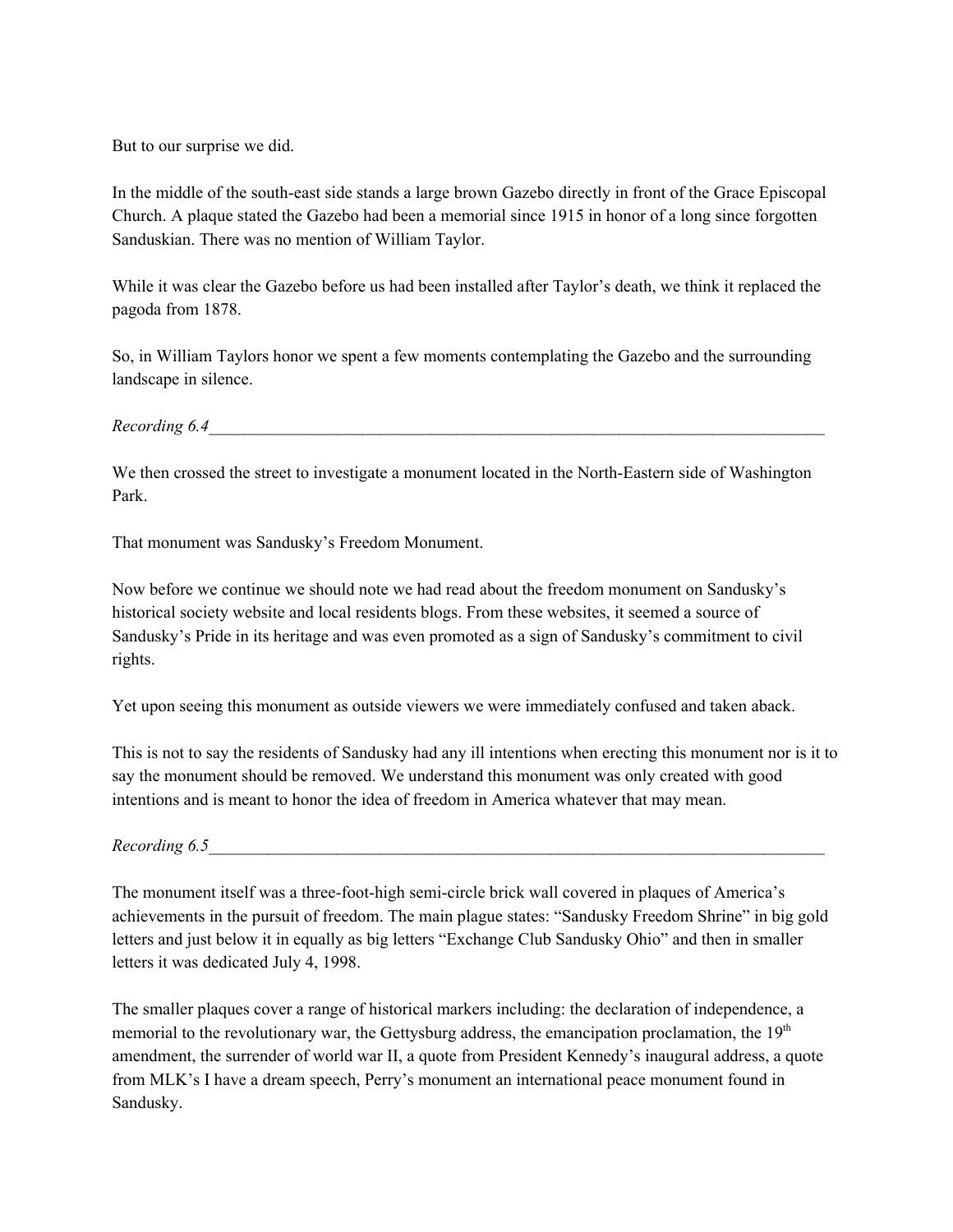The point being, that while this monument commemorates a rough outline of America's pursuit of freedom, the way the monument discusses the black community's struggle for citizenship indirectly ensures Sandusky appears on the right side of history.

There is one final commemoration on the monument we have not yet mentioned. And that is the bust of Martin Luther King Junior's head.

We noticed the bust as soon as we walked up to the monument, for it was placed directly in front of the Freedom Shrine. We later learned the bust was a new addition and in some ways is still undergoing construction with a commemoration of names engraved in brick just below it.

Standing behind the Freedom Shrine noticed we Martin Luther King Junior's gaze was fixed on Gazebo.

*Recording 6.6\_\_\_\_\_\_\_\_\_\_\_\_\_\_\_\_\_\_\_\_\_\_\_\_\_\_\_\_\_\_\_\_\_\_\_\_\_\_\_\_\_\_\_\_\_\_\_\_\_\_\_\_\_\_\_\_\_\_\_\_\_\_\_\_\_\_\_\_\_\_\_\_*

After observing the Freedom Shrine we travelled towards downtown Sandusky which was only a block away. We walked towards the corner of Columbus and Market and immediately noticed a lamppost on every of the corner of the intersection. And at the top of each lamppost was a banner depicting the American flag.

Standing near the corner where William Taylor proclaimed his innocence with his last words we couldn't help but reflect on what Sandusky could do to honor his legacy.

 $Recording 8.1$ 

The EJI says that: "lynching has profoundly impacted race relations and shaped the contemporary geographic, political, social, and economic conditions of African Americans. Most importantly, lynching reinforced a narrative of racial difference and a legacy of racial inequality that is readily apparent in our criminal justice system today."

Although the lynching was an isolated incident, and the victim was just one man, we believe the legacy of racial terror has long-standing effects that reach into the present. The effects of the lynching of William Taylor on Sandusky is one part of a larger American history. Most black Americans experienced mass violence and trauma at the hands of white Americans. It is clear that the mass violence and trauma in American history, *our history*, needs to be present in public conversations throughout the nation. Only by engaging in and thinking about our past can we better understand why we are the way we are.

*Recording* 8.2

In an interview, Bryan Stevenson says: "You can't demand truth and reconciliation. You have to demand truth - people have to hear it, and then they have to want to reconcile themselves to that truth."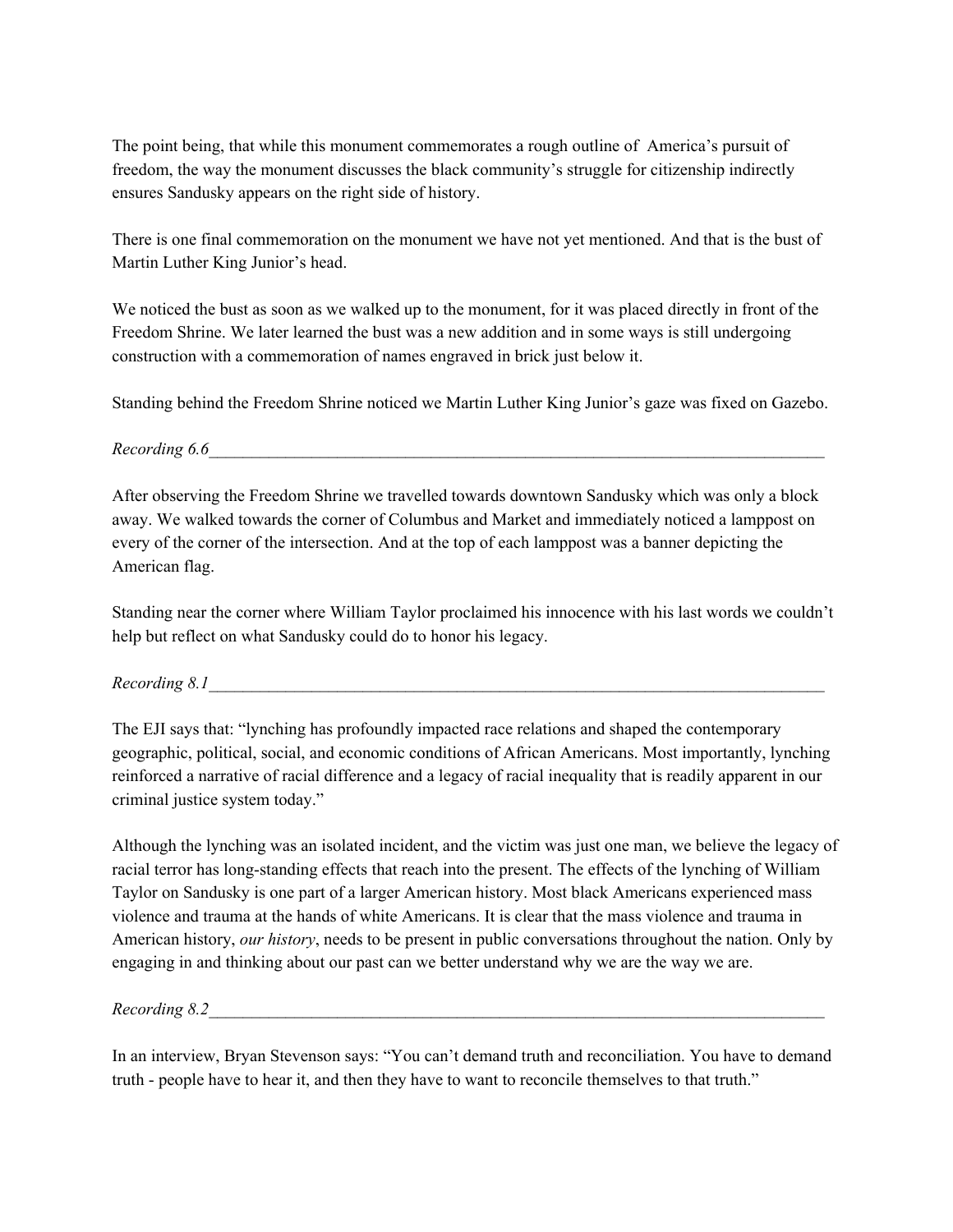Thus, truth is necessary for reconciliation to happen, and a process of truth and reconciliation is necessary for healing, for moving towards a better and more equitable future. But how far is Sandusky in this long and arduous process?

*Recording 8.3\_\_\_\_\_\_\_\_\_\_\_\_\_\_\_\_\_\_\_\_\_\_\_\_\_\_\_\_\_\_\_\_\_\_\_\_\_\_\_\_\_\_\_\_\_\_\_\_\_\_\_\_\_\_\_\_\_\_\_\_\_\_\_\_\_\_\_\_\_\_\_\_*

From the ways that Sandusky memorializes its past and promotes tourism, it is clear that the city prides itself on being a place where black Americans could find refuge. Our research into modern day Sandusky indicates that, while the city directly engages with and promotes its abolitionist roots, it does not acknowledge William Taylor's lynching.

The Sandusky Historical Society promotes the city's role in the underground railroad, even advertising a walking tour on their website of key sites, including places where freedom-seekers hid. The tour consists of two historical sites the Lucas Beecher house and the Beatty Church. Both these sites memorialize not the courageous freedom seekers but instead the white abolitionists who aided them. While it is important to acknowledge their contribution to freedom efforts, focusing solely on white activism minimizes the important role of the black community in Sandusky's history.

*Recording 8.4\_\_\_\_\_\_\_\_\_\_\_\_\_\_\_\_\_\_\_\_\_\_\_\_\_\_\_\_\_\_\_\_\_\_\_\_\_\_\_\_\_\_\_\_\_\_\_\_\_\_\_\_\_\_\_\_\_\_\_\_\_\_\_\_\_\_\_\_\_\_\_\_*

However, we did find several recent articles in the Sandusky Register and other local newspapers that discussed the lynching of William Taylor. These articles, published in 2017 and onward, presented a more nuanced history of Sandusky all the way through the Civil Rights era. One article, published in the Toledo Blade in 2017, points out that the downtown swimming pool in Sandusky was segregated until the 1950s and the movie theater and parts of the Sandusky Bay were also segregated. The Sandusky community has recently begun a dialogue surrounding this issue.

*Recording 8.5\_\_\_\_\_\_\_\_\_\_\_\_\_\_\_\_\_\_\_\_\_\_\_\_\_\_\_\_\_\_\_\_\_\_\_\_\_\_\_\_\_\_\_\_\_\_\_\_\_\_\_\_\_\_\_\_\_\_\_\_\_\_\_\_\_\_\_\_\_\_\_\_*

The Sandusky Register responded to that specific Blade article with an article that reflected a willingness to open up conversation. The journalist, inspired by the Blade article, critically examined the lynching of William Taylor and Sandusky's segregation history. The journalist reported that the Vice President of the Erie County Historical Society, a previous Sandusky mayor, and the President of Sandusky's NAACP's chapter were unaware of Taylor's lynching. However, there was recognition that this event needed to be commemorated in some way.

A first step would be to claim the monument currently located in EJI's Peace and Justice Memorial in Montgomery, Alabama. By bringing this monument back home, the city could acknowledge the atrocity that occurred in its past, and concurrently propel itself forwards in instigating dialogue and action to address the implicit ways that white supremacy continues to operate in city structures. If Sandusky were to do so, it would join a movement that has the power to transform national understanding of how racial violence continues to shape our country. This is not just a Sandusky story. This is an American story.